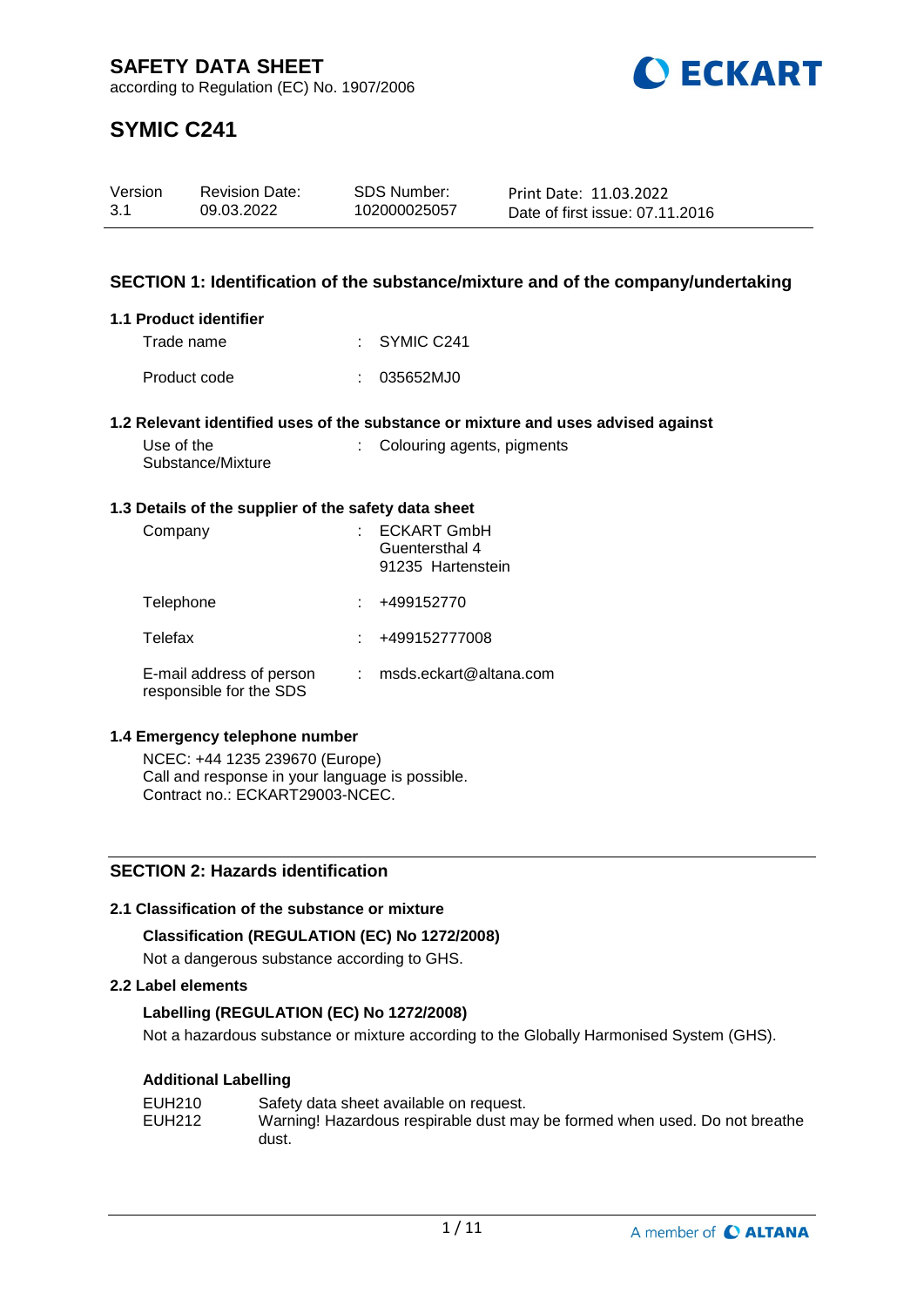

# **SYMIC C241**

| Version | <b>Revision Date:</b> | SDS Number:  | Print Date: 11.03.2022          |
|---------|-----------------------|--------------|---------------------------------|
| -3.1    | 09.03.2022            | 102000025057 | Date of first issue: 07.11.2016 |

### **2.3 Other hazards**

This substance/mixture contains no components considered to be either persistent, bioaccumulative and toxic (PBT), or very persistent and very bioaccumulative (vPvB) at levels of 0.1% or higher.

## **SECTION 3: Composition/information on ingredients**

#### **3.2 Mixtures**

#### **Hazardous components**

| Chemical name                                    | CAS-No.                    | Classification         | Concentration |
|--------------------------------------------------|----------------------------|------------------------|---------------|
|                                                  | EC-No.                     | <b>REGULATION (EC)</b> | (% w/w)       |
|                                                  | Index-No.                  | No 1272/2008           |               |
|                                                  | <b>Registration number</b> |                        |               |
| Substances with a workplace exposure limit :     |                            |                        |               |
| Fluorphlogopite                                  | 12003-38-2                 |                        | $>= 25 - 50$  |
| (Mg3K[AlF2O(SiO3)3])                             | 234-426-5                  |                        |               |
|                                                  | 01-2119971065-37           |                        |               |
| For explanation of abbreviations see section 16. |                            |                        |               |

## **SECTION 4: First aid measures**

## **4.1 Description of first aid measures**

| General advice          | Do not leave the victim unattended.                                                                                                                                           |
|-------------------------|-------------------------------------------------------------------------------------------------------------------------------------------------------------------------------|
| If inhaled              | If unconscious, place in recovery position and seek medical<br>advice.<br>If symptoms persist, call a physician.                                                              |
| In case of skin contact | : Wash off with soap and water.                                                                                                                                               |
| In case of eye contact  | : Remove contact lenses.<br>If eye irritation persists, consult a specialist.                                                                                                 |
| If swallowed            | Keep respiratory tract clear.<br>Do not give milk or alcoholic beverages.<br>Never give anything by mouth to an unconscious person.<br>If symptoms persist, call a physician. |

## **4.2 Most important symptoms and effects, both acute and delayed**

None known.

## **4.3 Indication of any immediate medical attention and special treatment needed**

This information is not available.

## **SECTION 5: Firefighting measures**

#### **5.1 Extinguishing media**

Suitable extinguishing media : Foam

Carbon dioxide (CO2)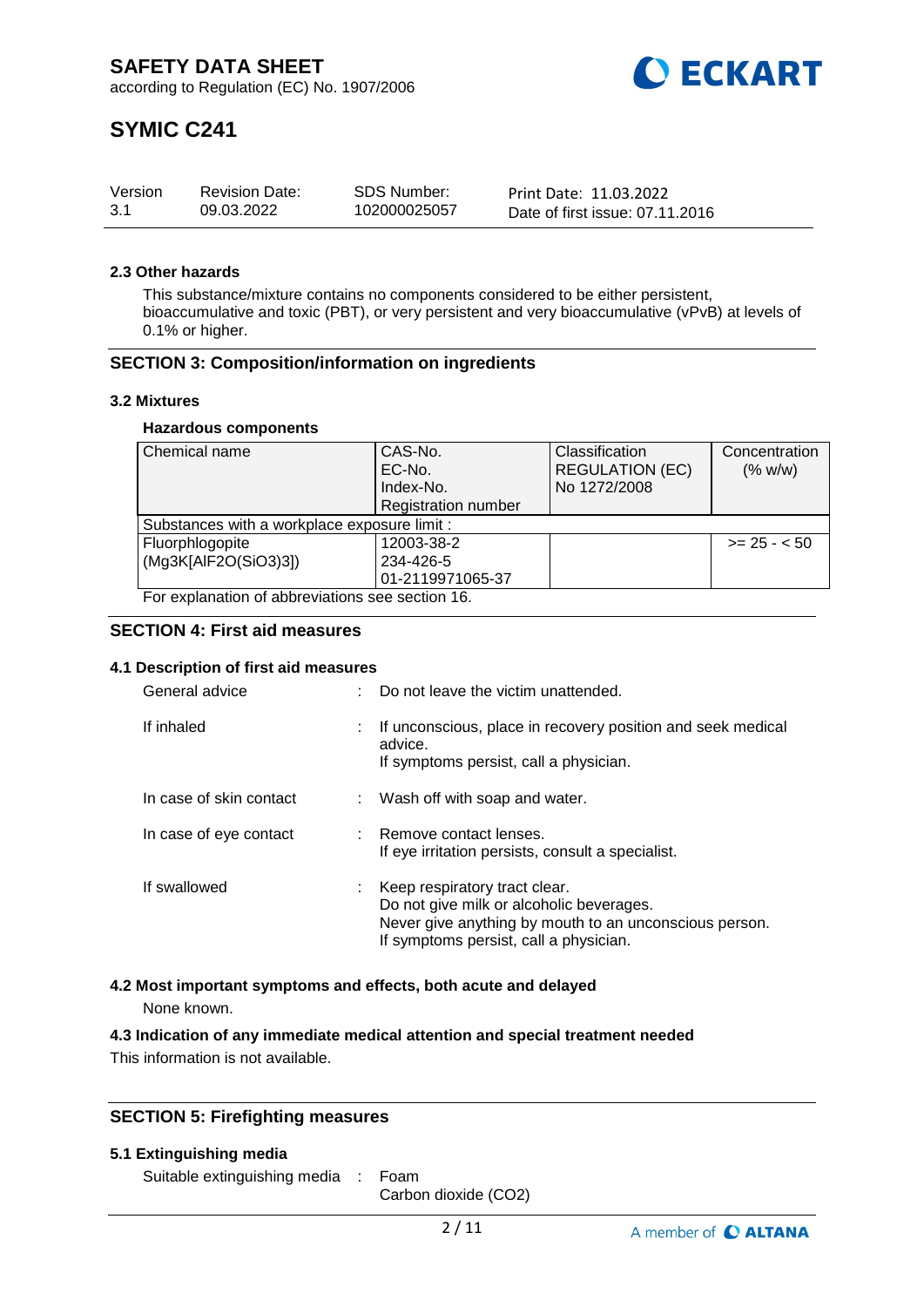**SAFETY DATA SHEET**

according to Regulation (EC) No. 1907/2006



# **SYMIC C241**

| Version<br>3.1                                               | <b>Revision Date:</b><br>09.03.2022                                                                                                                                                                                     |  | <b>SDS Number:</b><br>102000025057                                                                                                                   | Print Date: 11.03.2022<br>Date of first issue: 07.11.2016                                          |  |
|--------------------------------------------------------------|-------------------------------------------------------------------------------------------------------------------------------------------------------------------------------------------------------------------------|--|------------------------------------------------------------------------------------------------------------------------------------------------------|----------------------------------------------------------------------------------------------------|--|
|                                                              |                                                                                                                                                                                                                         |  | ABC powder                                                                                                                                           |                                                                                                    |  |
|                                                              | 5.2 Special hazards arising from the substance or mixture                                                                                                                                                               |  |                                                                                                                                                      |                                                                                                    |  |
|                                                              | 5.3 Advice for firefighters                                                                                                                                                                                             |  |                                                                                                                                                      |                                                                                                    |  |
|                                                              | Special protective equipment<br>for firefighters                                                                                                                                                                        |  | necessary.                                                                                                                                           | Wear self-contained breathing apparatus for firefighting if                                        |  |
|                                                              | Further information                                                                                                                                                                                                     |  | Standard procedure for chemical fires.<br>Use extinguishing measures that are appropriate to local<br>circumstances and the surrounding environment. |                                                                                                    |  |
|                                                              | <b>SECTION 6: Accidental release measures</b>                                                                                                                                                                           |  |                                                                                                                                                      |                                                                                                    |  |
|                                                              | 6.1 Personal precautions, protective equipment and emergency procedures                                                                                                                                                 |  |                                                                                                                                                      |                                                                                                    |  |
|                                                              | Personal precautions                                                                                                                                                                                                    |  | : Avoid dust formation.                                                                                                                              |                                                                                                    |  |
|                                                              | <b>6.2 Environmental precautions</b>                                                                                                                                                                                    |  |                                                                                                                                                      |                                                                                                    |  |
|                                                              | Environmental precautions                                                                                                                                                                                               |  |                                                                                                                                                      | No special environmental precautions required.                                                     |  |
|                                                              |                                                                                                                                                                                                                         |  |                                                                                                                                                      |                                                                                                    |  |
|                                                              | 6.3 Methods and material for containment and cleaning up<br>Pick up and arrange disposal without creating dust.<br>Methods for cleaning up<br>Sweep up and shovel.<br>Keep in suitable, closed containers for disposal. |  |                                                                                                                                                      |                                                                                                    |  |
|                                                              | 6.4 Reference to other sections                                                                                                                                                                                         |  |                                                                                                                                                      |                                                                                                    |  |
|                                                              |                                                                                                                                                                                                                         |  |                                                                                                                                                      |                                                                                                    |  |
| <b>SECTION 7: Handling and storage</b>                       |                                                                                                                                                                                                                         |  |                                                                                                                                                      |                                                                                                    |  |
| 7.1 Precautions for safe handling<br>Advice on safe handling |                                                                                                                                                                                                                         |  | application area.                                                                                                                                    | For personal protection see section 8.<br>Smoking, eating and drinking should be prohibited in the |  |
|                                                              |                                                                                                                                                                                                                         |  |                                                                                                                                                      |                                                                                                    |  |

Advice on protection against : Provide appropriate exhaust ventilation at places where dust fire and explosion is formed.

Hygiene measures : General industrial hygiene practice.

## **7.2 Conditions for safe storage, including any incompatibilities**

| Requirements for storage<br>areas and containers | Electrical installations / working materials must comply with<br>the technological safety standards. |
|--------------------------------------------------|------------------------------------------------------------------------------------------------------|
| Advice on common storage                         | : No materials to be especially mentioned.                                                           |
| Further information on                           | : Keep in a dry place. No decomposition if stored and applied                                        |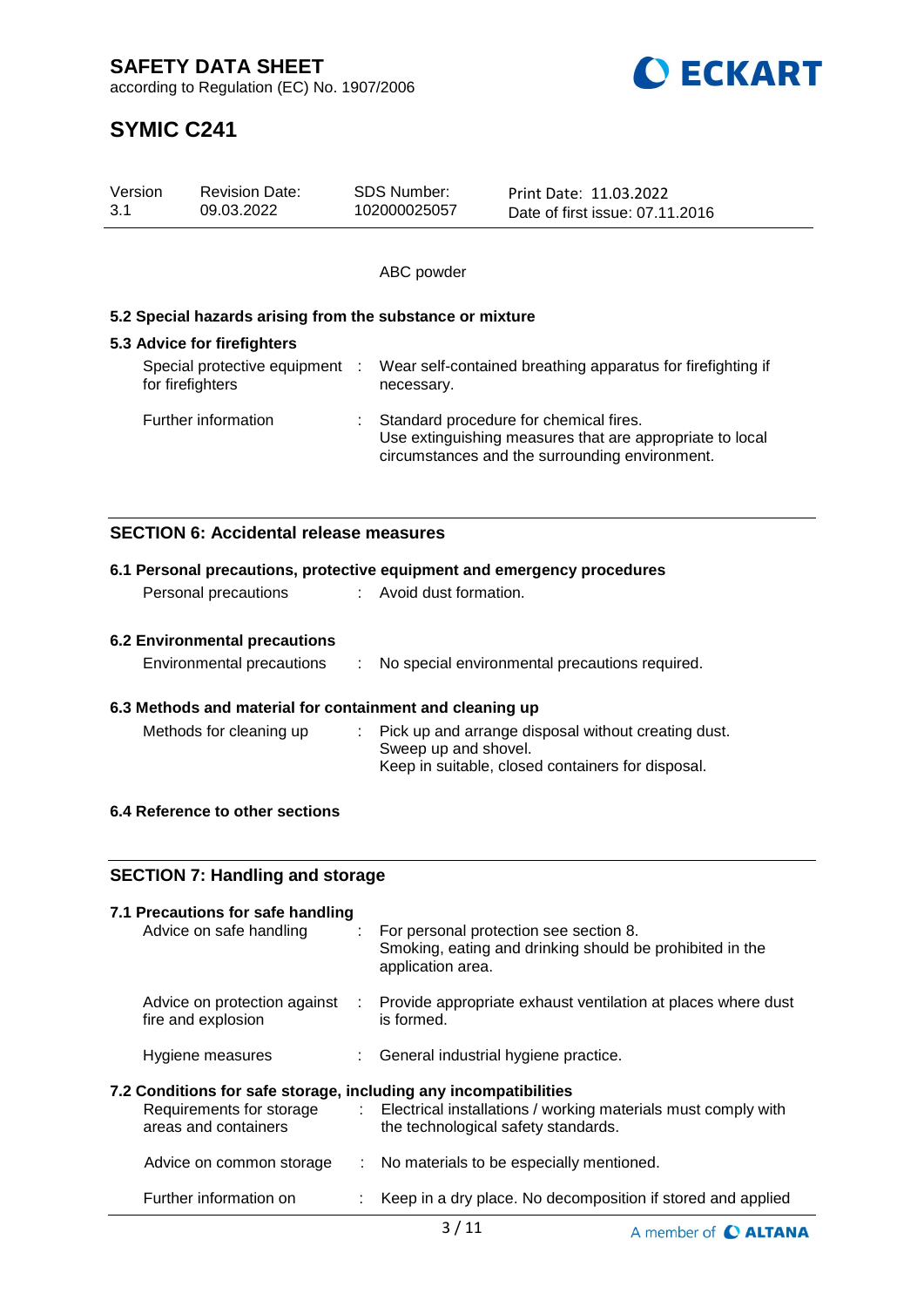

# **SYMIC C241**

| Version | <b>Revision Date:</b> | SDS Number:  | Print Date: 11.03.2022          |
|---------|-----------------------|--------------|---------------------------------|
| 3.1     | 09.03.2022            | 102000025057 | Date of first issue: 07.11.2016 |

storage stability as directed.

## **7.3 Specific end use(s)**

This information is not available.

## **SECTION 8: Exposure controls/personal protection**

#### **8.1 Control parameters**

## **Occupational Exposure Limits**

| Components          | CAS-No.                     | Value type (Form<br>of exposure)                                                      | Control parameters                                                                                                                                                                                                                                                                                                                                                                                                                                                                                                                                                                                                                                                                                                                                                                                                                                                                                                                                                                                                                                                                                                                                                                                                                                                                                                                                                                                                                                                                                                                                                                                                                                                                                                                                                                                    | <b>Basis</b> |
|---------------------|-----------------------------|---------------------------------------------------------------------------------------|-------------------------------------------------------------------------------------------------------------------------------------------------------------------------------------------------------------------------------------------------------------------------------------------------------------------------------------------------------------------------------------------------------------------------------------------------------------------------------------------------------------------------------------------------------------------------------------------------------------------------------------------------------------------------------------------------------------------------------------------------------------------------------------------------------------------------------------------------------------------------------------------------------------------------------------------------------------------------------------------------------------------------------------------------------------------------------------------------------------------------------------------------------------------------------------------------------------------------------------------------------------------------------------------------------------------------------------------------------------------------------------------------------------------------------------------------------------------------------------------------------------------------------------------------------------------------------------------------------------------------------------------------------------------------------------------------------------------------------------------------------------------------------------------------------|--------------|
| titanium dioxide    | 13463-67-<br>$\overline{7}$ | TWA (inhalable<br>dust)                                                               | 10 mg/m3                                                                                                                                                                                                                                                                                                                                                                                                                                                                                                                                                                                                                                                                                                                                                                                                                                                                                                                                                                                                                                                                                                                                                                                                                                                                                                                                                                                                                                                                                                                                                                                                                                                                                                                                                                                              | GB EH40      |
| Further information |                             | exposure limit should be used.                                                        | For the purposes of these limits, respirable dust and inhalable dust are<br>those fractions of airborne dust which will be collected when sampling is<br>undertaken in accordance with the methods described in MDHS14/4<br>General methods for sampling and gravimetric analysis or respirable,<br>thoracic and inhalable aerosols., The COSHH definition of a substance<br>hazardous to health includes dust of any kind when present at a<br>concentration in air equal to or greater than 10 mg.m-3 8-hour TWA of<br>inhalable dust or 4 mg.m-3 8-hour TWA of respirable dust. This means that<br>any dust will be subject to COSHH if people are exposed to dust above<br>these levels. Some dusts have been assigned specific WELs and exposure<br>to these must comply with the appropriate limits., Most industrial dusts<br>contain particles of a wide range of sizes. The behaviour, deposition and<br>fate of any particular particle after entry into the human respiratory system,<br>and the body response that it elicits, depend on the nature and size of the<br>particle. HSE distinguishes two size fractions for limit-setting purposes<br>termed 'inhalable' and 'respirable'., Inhalable dust approximates to the<br>fraction of airborne material that enters the nose and mouth during breathing<br>and is therefore available for deposition in the respiratory tract. Respirable<br>dust approximates to the fraction that penetrates to the gas exchange region<br>of the lung. Fuller definitions and explanatory material are given in<br>MDHS14/4., Where dusts contain components that have their own assigned<br>WEL, all the relevant limits should be complied with., Where no specific<br>short-term exposure limit is listed, a figure three times the long-term |              |
|                     |                             | TWA (Inhalable)                                                                       | 10 mg/m $3$                                                                                                                                                                                                                                                                                                                                                                                                                                                                                                                                                                                                                                                                                                                                                                                                                                                                                                                                                                                                                                                                                                                                                                                                                                                                                                                                                                                                                                                                                                                                                                                                                                                                                                                                                                                           | GB EH40      |
| Further information |                             | times the long-term exposure limit should be used.<br><b>TWA</b> (Respirable<br>dust) | The COSHH definition of a substance hazardous to health includes dust of<br>any kind when present at a concentration in air equal to or greater than 10<br>mg.m-3 8-hour TWA of inhalable dust or 4 mg.m-3 8-hour TWA of respirable<br>dust. This means that any dust will be subject to COSHH if people are<br>exposed to dust above these levels. Some dusts have been assigned<br>specific WELs and exposure to these must comply with the appropriate<br>limits., Where no specific short-term exposure limit is listed, a figure three<br>$4$ mg/m $3$                                                                                                                                                                                                                                                                                                                                                                                                                                                                                                                                                                                                                                                                                                                                                                                                                                                                                                                                                                                                                                                                                                                                                                                                                                           | GB EH40      |
| Further information |                             |                                                                                       | For the purposes of these limits, respirable dust and inhalable dust are<br>those fractions of airborne dust which will be collected when sampling is                                                                                                                                                                                                                                                                                                                                                                                                                                                                                                                                                                                                                                                                                                                                                                                                                                                                                                                                                                                                                                                                                                                                                                                                                                                                                                                                                                                                                                                                                                                                                                                                                                                 |              |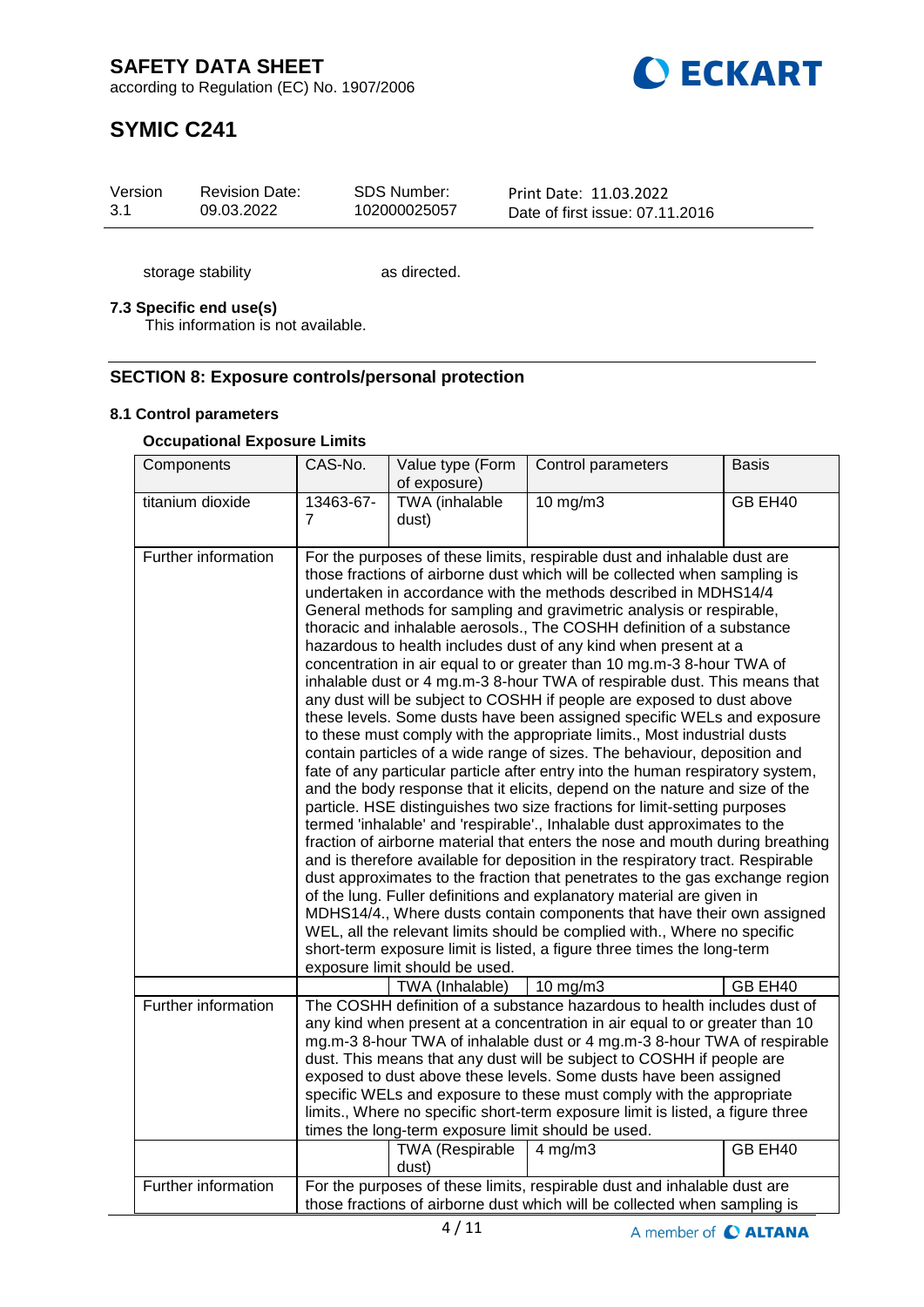**SAFETY DATA SHEET**

according to Regulation (EC) No. 1907/2006



# **SYMIC C241**

| Version<br>3.1 | <b>Revision Date:</b><br>09.03.2022    |                | SDS Number:<br>102000025057         | Print Date: 11.03.2022                                                                                                                                                                                                                                                                                                                                                                                                                                                                                                                                                                                                                                                                                                                                                                                                                                                                                                                                                                                                                                                                                                                                                                                                                                                                                                                                                                                                                                                                                                                                                                                                                       |            |
|----------------|----------------------------------------|----------------|-------------------------------------|----------------------------------------------------------------------------------------------------------------------------------------------------------------------------------------------------------------------------------------------------------------------------------------------------------------------------------------------------------------------------------------------------------------------------------------------------------------------------------------------------------------------------------------------------------------------------------------------------------------------------------------------------------------------------------------------------------------------------------------------------------------------------------------------------------------------------------------------------------------------------------------------------------------------------------------------------------------------------------------------------------------------------------------------------------------------------------------------------------------------------------------------------------------------------------------------------------------------------------------------------------------------------------------------------------------------------------------------------------------------------------------------------------------------------------------------------------------------------------------------------------------------------------------------------------------------------------------------------------------------------------------------|------------|
|                |                                        |                |                                     | Date of first issue: 07.11.2016                                                                                                                                                                                                                                                                                                                                                                                                                                                                                                                                                                                                                                                                                                                                                                                                                                                                                                                                                                                                                                                                                                                                                                                                                                                                                                                                                                                                                                                                                                                                                                                                              |            |
|                |                                        |                | exposure limit should be used.      | undertaken in accordance with the methods described in MDHS14/4<br>General methods for sampling and gravimetric analysis or respirable,<br>thoracic and inhalable aerosols., The COSHH definition of a substance<br>hazardous to health includes dust of any kind when present at a<br>concentration in air equal to or greater than 10 mg.m-3 8-hour TWA of<br>inhalable dust or 4 mg.m-3 8-hour TWA of respirable dust. This means that<br>any dust will be subject to COSHH if people are exposed to dust above<br>these levels. Some dusts have been assigned specific WELs and exposure<br>to these must comply with the appropriate limits., Most industrial dusts<br>contain particles of a wide range of sizes. The behaviour, deposition and<br>fate of any particular particle after entry into the human respiratory system,<br>and the body response that it elicits, depend on the nature and size of the<br>particle. HSE distinguishes two size fractions for limit-setting purposes<br>termed 'inhalable' and 'respirable'., Inhalable dust approximates to the<br>fraction of airborne material that enters the nose and mouth during breathing<br>and is therefore available for deposition in the respiratory tract. Respirable<br>dust approximates to the fraction that penetrates to the gas exchange region<br>of the lung. Fuller definitions and explanatory material are given in<br>MDHS14/4., Where dusts contain components that have their own assigned<br>WEL, all the relevant limits should be complied with., Where no specific<br>short-term exposure limit is listed, a figure three times the long-term |            |
|                |                                        |                | <b>TWA (Respirable</b><br>fraction) | $4$ mg/m $3$                                                                                                                                                                                                                                                                                                                                                                                                                                                                                                                                                                                                                                                                                                                                                                                                                                                                                                                                                                                                                                                                                                                                                                                                                                                                                                                                                                                                                                                                                                                                                                                                                                 | GB EH40    |
|                | Further information<br>Fluorphlogopite | 12003-38-      | <b>TWA</b>                          | The COSHH definition of a substance hazardous to health includes dust of<br>any kind when present at a concentration in air equal to or greater than 10<br>mg.m-3 8-hour TWA of inhalable dust or 4 mg.m-3 8-hour TWA of respirable<br>dust. This means that any dust will be subject to COSHH if people are<br>exposed to dust above these levels. Some dusts have been assigned<br>specific WELs and exposure to these must comply with the appropriate<br>limits., Where no specific short-term exposure limit is listed, a figure three<br>times the long-term exposure limit should be used.<br>$2.5 \text{ mg/m}$ 3                                                                                                                                                                                                                                                                                                                                                                                                                                                                                                                                                                                                                                                                                                                                                                                                                                                                                                                                                                                                                    | 2000/39/EC |
| $3l$ )         | (Mg3K[AlF2O(SiO3)                      | $\overline{2}$ |                                     | (Fluorine)                                                                                                                                                                                                                                                                                                                                                                                                                                                                                                                                                                                                                                                                                                                                                                                                                                                                                                                                                                                                                                                                                                                                                                                                                                                                                                                                                                                                                                                                                                                                                                                                                                   |            |
|                | Further information                    | Indicative     |                                     |                                                                                                                                                                                                                                                                                                                                                                                                                                                                                                                                                                                                                                                                                                                                                                                                                                                                                                                                                                                                                                                                                                                                                                                                                                                                                                                                                                                                                                                                                                                                                                                                                                              |            |
|                |                                        |                |                                     |                                                                                                                                                                                                                                                                                                                                                                                                                                                                                                                                                                                                                                                                                                                                                                                                                                                                                                                                                                                                                                                                                                                                                                                                                                                                                                                                                                                                                                                                                                                                                                                                                                              |            |

# **Derived No Effect Level (DNEL) according to Regulation (EC) No. 1907/2006:**

| Substance name                         | End Use   | Exposure routes | Potential health<br>effects   | Value        |
|----------------------------------------|-----------|-----------------|-------------------------------|--------------|
| Fluorphlogopite<br>(Mg3K[AlF2O(SiO3)3] | Consumers | Ingestion       | Long-term systemic<br>effects | $62.5$ mg/kg |

# **8.2 Exposure controls**

## **Personal protective equipment**

| Eye protection           | : Safety glasses                                                   |
|--------------------------|--------------------------------------------------------------------|
| Skin and body protection | : Protective suit                                                  |
| Respiratory protection   | No personal respiratory protective equipment normally<br>required. |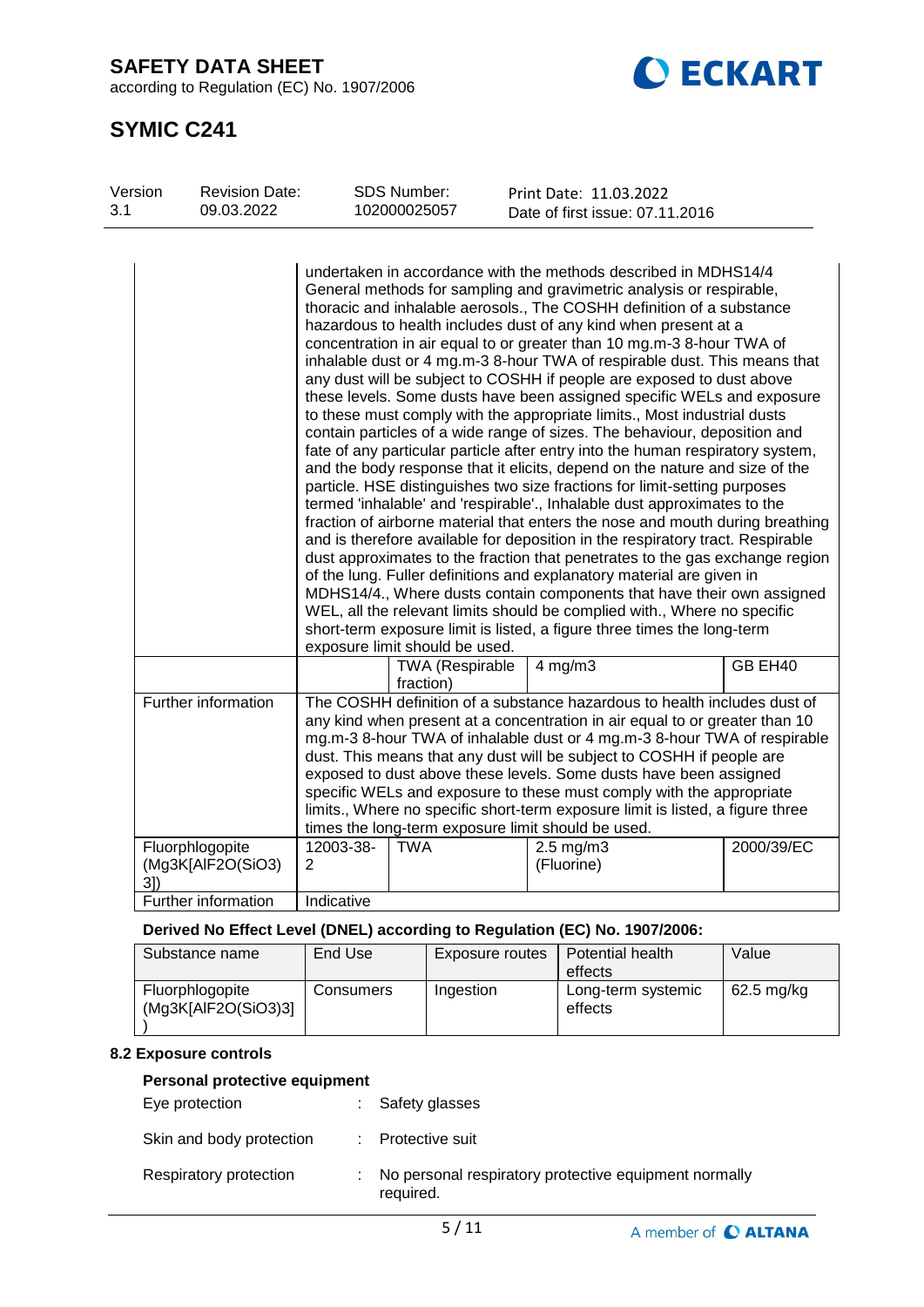**CECKART** 

according to Regulation (EC) No. 1907/2006

# **SYMIC C241**

| Version | <b>Revision Date:</b> | SDS Number:  | Print Date: 11.03.2022          |
|---------|-----------------------|--------------|---------------------------------|
| -3.1    | 09.03.2022            | 102000025057 | Date of first issue: 07.11.2016 |

# **SECTION 9: Physical and chemical properties**

| 9.1 Information on basic physical and chemical properties |  |                                               |  |  |
|-----------------------------------------------------------|--|-----------------------------------------------|--|--|
| Appearance                                                |  | : powder                                      |  |  |
| Colour                                                    |  | : red                                         |  |  |
| Odour                                                     |  | : odourless                                   |  |  |
| <b>Odour Threshold</b>                                    |  | : No data available                           |  |  |
| рH                                                        |  | : substance/mixture is non-soluble (in water) |  |  |
| Freezing point                                            |  | : No data available                           |  |  |
| Boiling point/boiling range                               |  | : No data available                           |  |  |
| Flash point                                               |  | : No data available                           |  |  |
| Evaporation rate                                          |  | : No data available                           |  |  |
| Flammability (solid, gas)                                 |  | : Will not burn                               |  |  |
| Self-ignition                                             |  | : No data available                           |  |  |
| Auto-ignition temperature                                 |  | : No data available                           |  |  |
| Smoldering temperature                                    |  | : No data available                           |  |  |
| Decomposition temperature                                 |  | : No data available                           |  |  |
| <b>Explosive properties</b>                               |  | : No data available                           |  |  |
| Oxidizing properties                                      |  | : No data available                           |  |  |
| Upper explosion limit / Upper<br>flammability limit       |  | : No data available                           |  |  |
| Lower explosion limit / Lower<br>flammability limit       |  | : No data available                           |  |  |
| Vapour pressure                                           |  | : No data available                           |  |  |
| Relative vapour density                                   |  | : No data available                           |  |  |
| Relative density                                          |  | : No data available                           |  |  |
| Density                                                   |  | $: 3.5$ g/cm3                                 |  |  |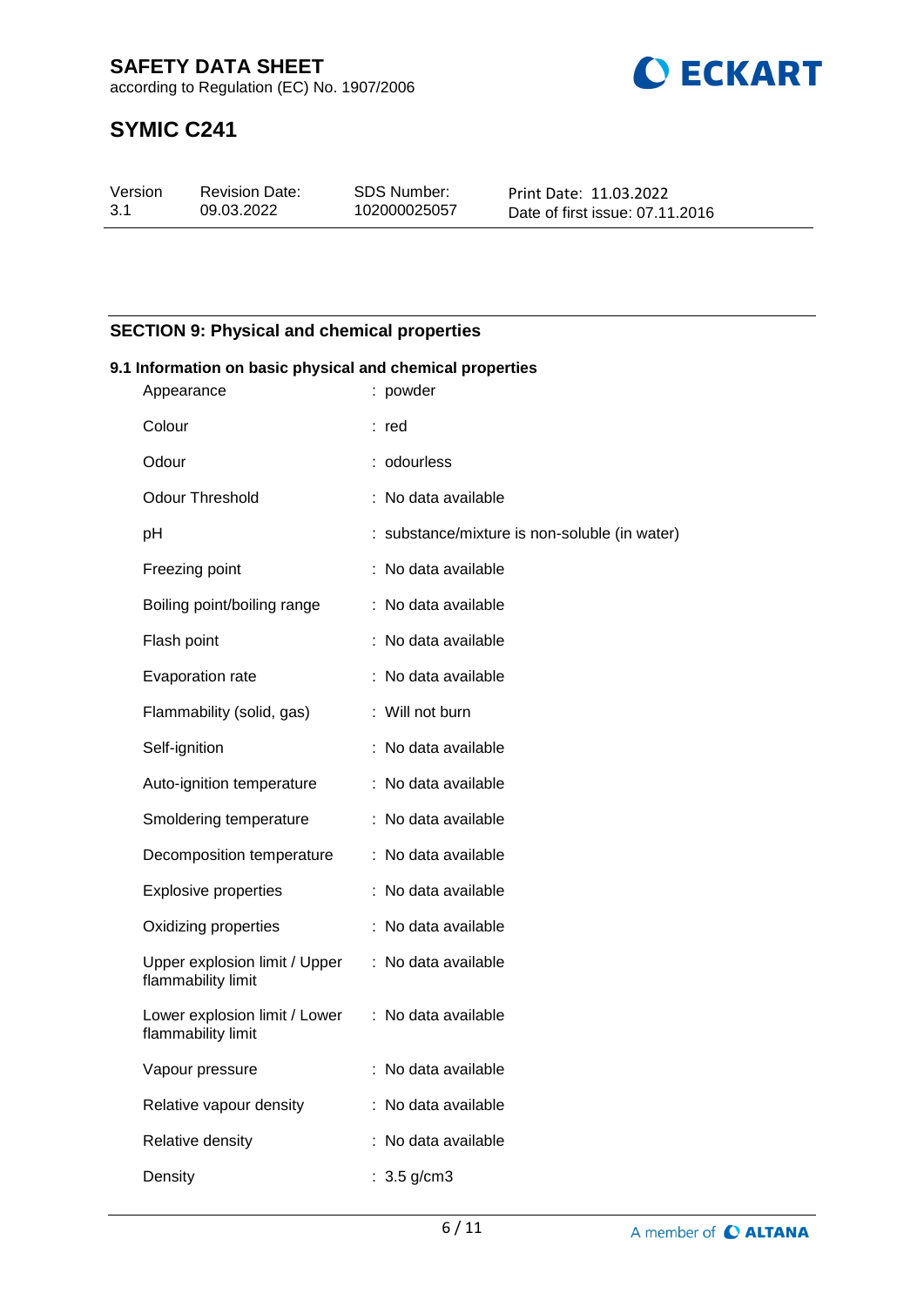# **SAFETY DATA SHEET**

according to Regulation (EC) No. 1907/2006



# **SYMIC C241**

| Version<br>3.1 |                     | <b>Revision Date:</b><br>09.03.2022 | <b>SDS Number:</b><br>102000025057 | Print Date: 11.03.2022<br>Date of first issue: 07.11.2016 |
|----------------|---------------------|-------------------------------------|------------------------------------|-----------------------------------------------------------|
|                |                     |                                     |                                    |                                                           |
|                | <b>Bulk density</b> |                                     | : $0.4$ g/cm3                      |                                                           |
|                |                     | Water solubility                    | : No data available                |                                                           |
|                |                     | Solubility in other solvents        | : No data available                |                                                           |
|                | octanol/water       | Partition coefficient: n-           | : No data available                |                                                           |
|                |                     | Decomposition temperature           | : No data available                |                                                           |
|                |                     | Viscosity, dynamic                  | : No data available                |                                                           |
|                |                     | Viscosity, kinematic                | : No data available                |                                                           |
|                | Flow time           |                                     | : No data available                |                                                           |
|                |                     |                                     |                                    |                                                           |

# **9.2 Other information**

No data available

# **SECTION 10: Stability and reactivity**

## **10.1 Reactivity**

No decomposition if stored and applied as directed.

#### **10.2 Chemical stability**

No decomposition if stored and applied as directed.

## **10.3 Possibility of hazardous reactions**

| Hazardous reactions | Stable under recommended storage conditions. |  |
|---------------------|----------------------------------------------|--|
|                     | No hazards to be specially mentioned.        |  |

#### **10.4 Conditions to avoid**

| Conditions to avoid<br>No data available |
|------------------------------------------|
|------------------------------------------|

# **10.5 Incompatible materials**

# **10.6 Hazardous decomposition products**

Contact with water or humid air : This information is not available.

Thermal decomposition : This information is not available.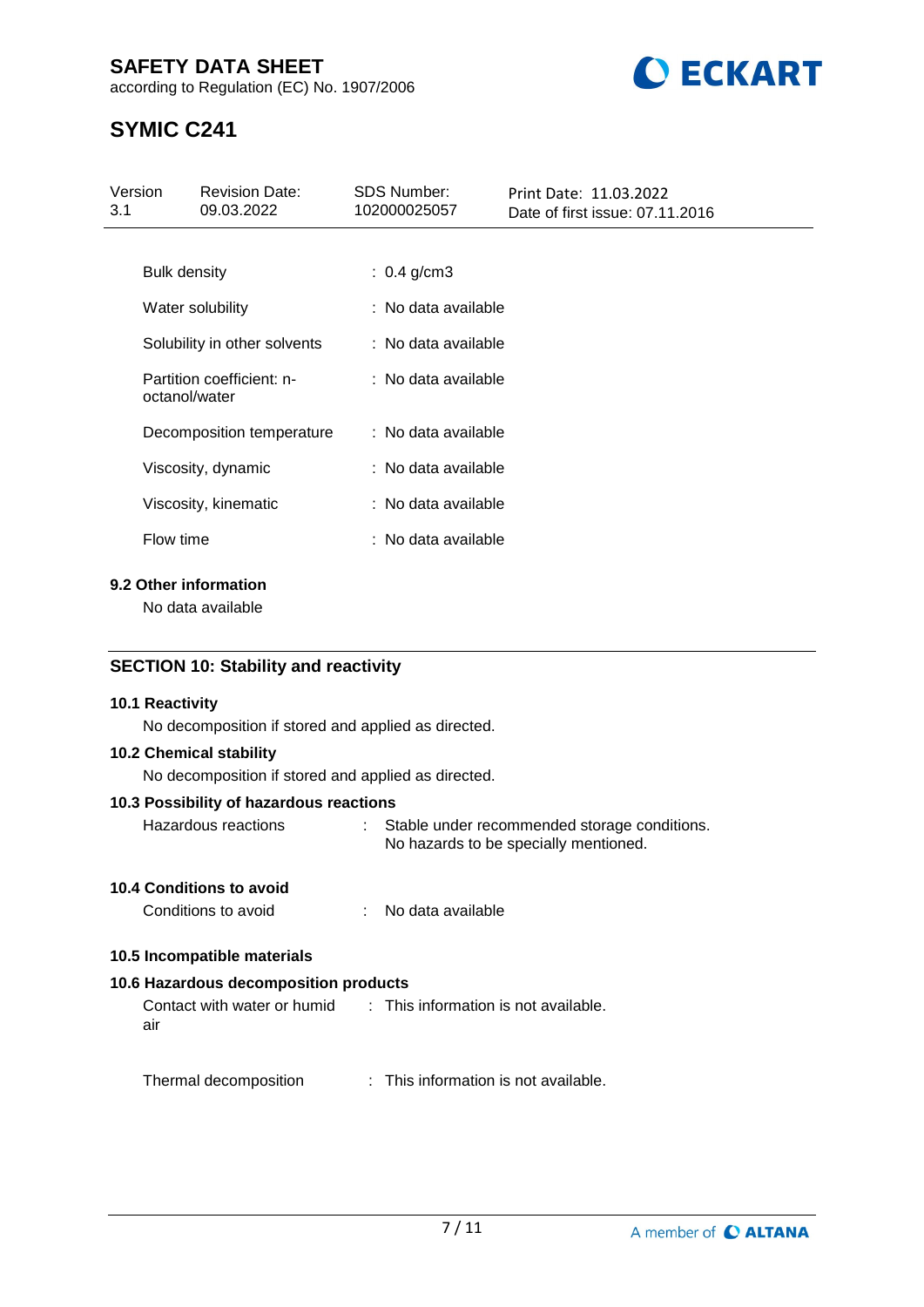**BECKART** 

according to Regulation (EC) No. 1907/2006

# **SYMIC C241**

| Version | <b>Revision Date:</b> | SDS Number:  | Print Date: 11.03.2022          |
|---------|-----------------------|--------------|---------------------------------|
| 3.1     | 09.03.2022            | 102000025057 | Date of first issue: 07.11.2016 |

# **SECTION 11: Toxicological information**

## **11.1 Information on toxicological effects**

#### **Acute toxicity**

Not classified based on available information.

## **Skin corrosion/irritation**

Not classified based on available information.

## **Serious eye damage/eye irritation**

Not classified based on available information.

## **Respiratory or skin sensitisation**

## **Skin sensitisation**

Not classified based on available information.

#### **Respiratory sensitisation**

Not classified based on available information.

#### **Germ cell mutagenicity**

Not classified based on available information.

#### **Carcinogenicity**

Not classified based on available information.

## **Reproductive toxicity**

Not classified based on available information.

## **STOT - single exposure**

Not classified based on available information.

## **STOT - repeated exposure**

Not classified based on available information.

# **Aspiration toxicity**

Not classified based on available information.

## **Further information**

**Product:** Remarks: No data available

# **SECTION 12: Ecological information**

## **12.1 Toxicity**

No data available

# **12.2 Persistence and degradability** No data available

**12.3 Bioaccumulative potential**

No data available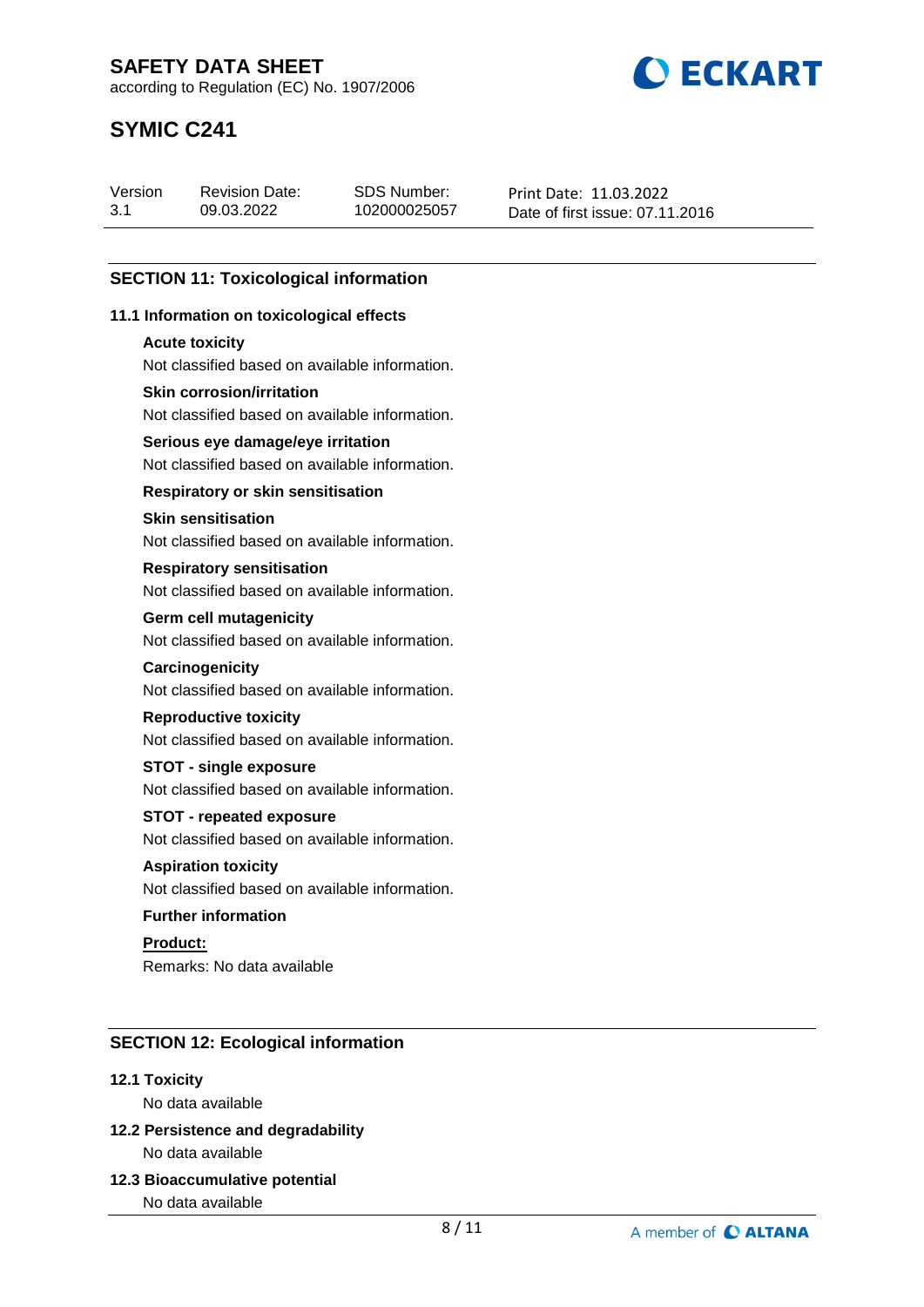**ECKART** 

according to Regulation (EC) No. 1907/2006

# **SYMIC C241**

| Version<br>SDS Number:<br><b>Revision Date:</b><br>Print Date: 11.03.2022<br>3.1<br>09.03.2022<br>102000025057<br>Date of first issue: 07.11.2016 |  |
|---------------------------------------------------------------------------------------------------------------------------------------------------|--|
|---------------------------------------------------------------------------------------------------------------------------------------------------|--|

# **12.4 Mobility in soil**

No data available

## **12.5 Results of PBT and vPvB assessment**

## **Product:**

Assessment : This substance/mixture contains no components considered to be either persistent, bioaccumulative and toxic (PBT), or very persistent and very bioaccumulative (vPvB) at levels of 0.1% or higher..

# **12.6 Other adverse effects**

#### **Product:**

| Additional ecological | No data available |
|-----------------------|-------------------|
| information           |                   |

## **Components:**

## **Fluorphlogopite (Mg3K[AlF2O(SiO3)3]):**

Additional ecological information : No data available

# **SECTION 13: Disposal considerations**

## **13.1 Waste treatment methods**

Contaminated packaging : Empty containers should be taken to an approved waste handling site for recycling or disposal.

# **SECTION 14: Transport information**

#### **14.1 UN number**

Not regulated as a dangerous good

## **14.2 UN proper shipping name**

Not regulated as a dangerous good

## **14.3 Transport hazard class(es)**

Not regulated as a dangerous good

## **14.4 Packing group**

Not regulated as a dangerous good

# **14.5 Environmental hazards**

Not regulated as a dangerous good

## **14.6 Special precautions for user**

Remarks : Not classified as dangerous in the meaning of transport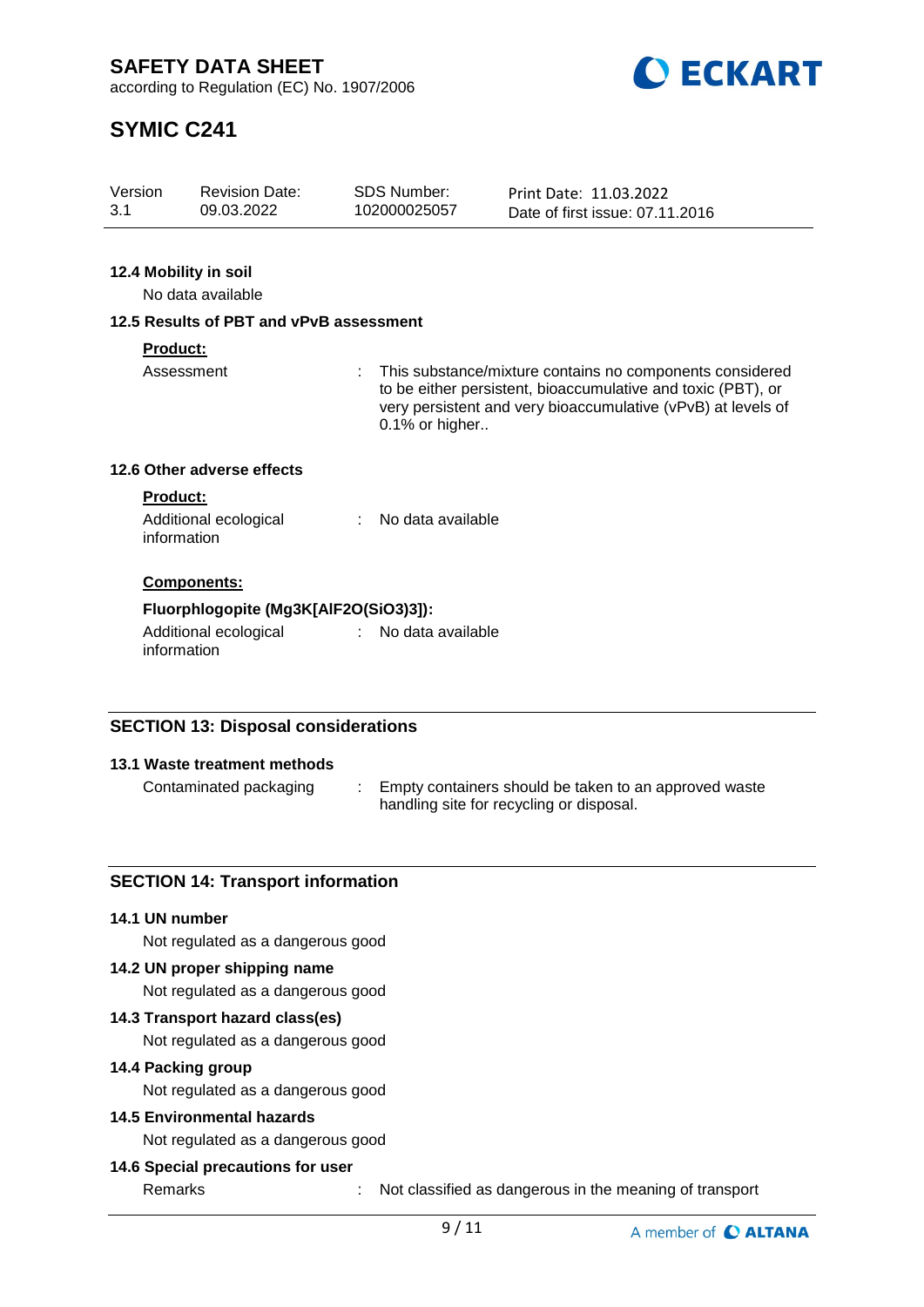

# **SYMIC C241**

| Version | <b>Revision Date:</b> | SDS Number:  | Print Date: 11.03.2022          |
|---------|-----------------------|--------------|---------------------------------|
| 3.1     | 09.03.2022            | 102000025057 | Date of first issue: 07.11.2016 |

regulations.

## **14.7 Transport in bulk according to Annex II of Marpol and the IBC Code** Not applicable for product as supplied.

# **SECTION 15: Regulatory information**

#### **15.1 Safety, health and environmental regulations/legislation specific for the substance or mixture**

| REACH - Candidate List of Substances of Very High<br>Concern for Authorisation (Article 59).                                                         |    | Not applicable |
|------------------------------------------------------------------------------------------------------------------------------------------------------|----|----------------|
| Regulation (EC) No 1005/2009 on substances that<br>deplete the ozone layer                                                                           |    | Not applicable |
| Regulation (EU) 2019/1021 on persistent organic<br>pollutants (recast)                                                                               |    | Not applicable |
| UK REACH List of substances subject to authorisation<br>(Annex XIV)                                                                                  | t. | Not applicable |
| REACH - Restrictions on the manufacture, placing on<br>the market and use of certain dangerous substances,<br>preparations and articles (Annex XVII) |    | Not applicable |

## **15.2 Chemical safety assessment**

## **SECTION 16: Other information**

## **Full text of other abbreviations**

| 2000/39/EC       | : Europe. Commission Directive 2000/39/EC establishing a first<br>list of indicative occupational exposure limit values |
|------------------|-------------------------------------------------------------------------------------------------------------------------|
| GB EH40          | : UK. EH40 WEL - Workplace Exposure Limits                                                                              |
| 2000/39/EC / TWA | : Limit Value - eight hours                                                                                             |
| GB EH40 / TWA    | : Long-term exposure limit (8-hour TWA reference period)                                                                |

ADN - European Agreement concerning the International Carriage of Dangerous Goods by Inland Waterways; ADR - European Agreement concerning the International Carriage of Dangerous Goods by Road; AIIC - Australian Inventory of Industrial Chemicals; ASTM - American Society for the Testing of Materials; bw - Body weight; CLP - Classification Labelling Packaging Regulation; Regulation (EC) No 1272/2008; CMR - Carcinogen, Mutagen or Reproductive Toxicant; DIN - Standard of the German Institute for Standardisation; DSL - Domestic Substances List (Canada); ECHA - European Chemicals Agency; EC-Number - European Community number; ECx - Concentration associated with x% response; ELx - Loading rate associated with x% response; EmS - Emergency Schedule; ENCS - Existing and New Chemical Substances (Japan); ErCx - Concentration associated with x% growth rate response; GHS - Globally Harmonized System;